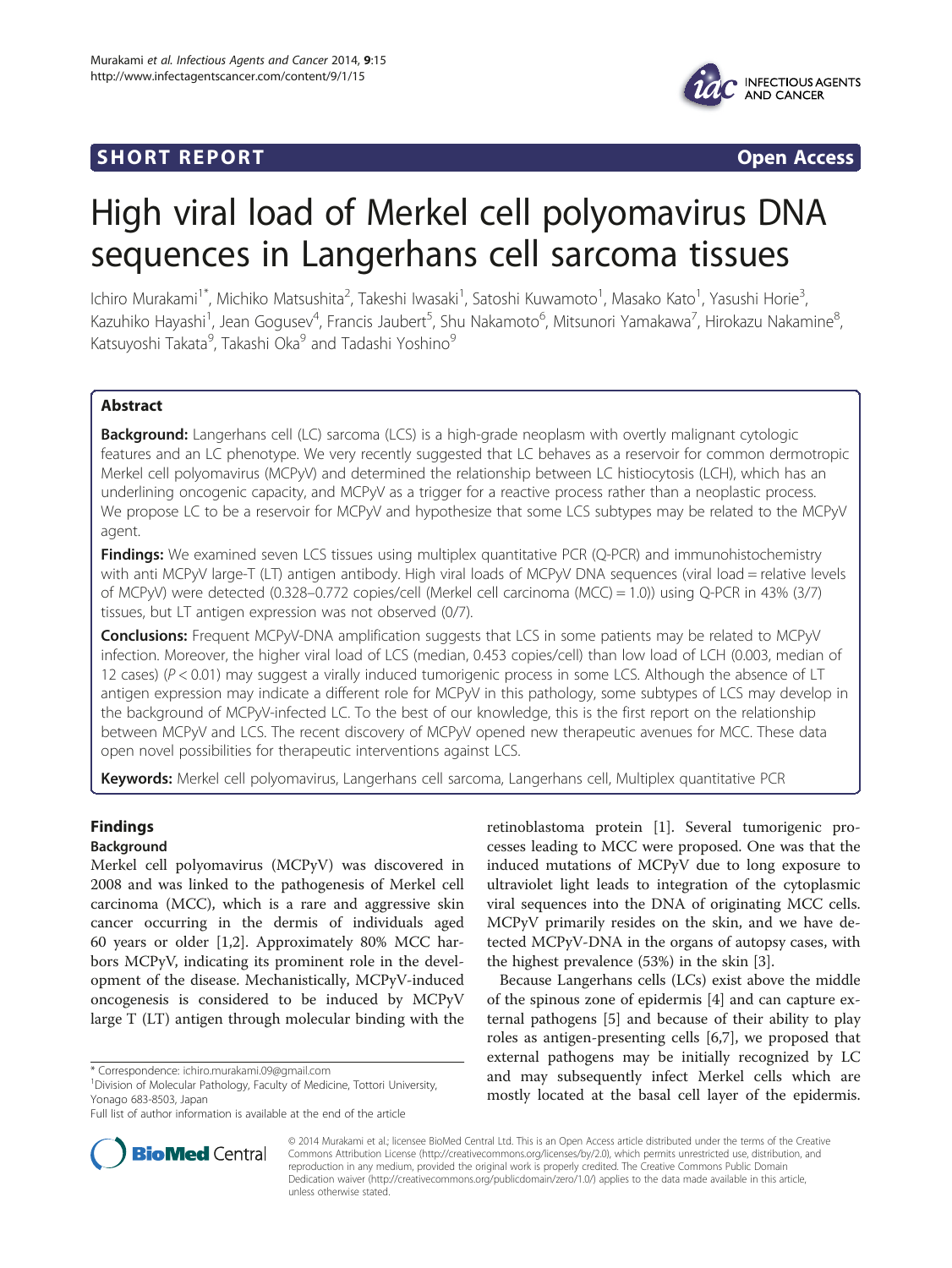Therefore, we hypothesized that LC were a reservoir for MCPyV and demonstrated this phenomenon by showing MCPyV-DNA in microdissected LC of dermatopathic lymphadenopathy (DLA) [[8\]](#page-3-0).

In this study, we hypothesized that LC sarcoma (LCS) may originate from a long standing reservoir cell for MCPyV and showed some prevalence of MCPyV-DNA in LCS with high viral load compared with that in nonaffected LC.

#### Results

#### Quantitative PCR (Q-PCR) for MCPyV-DNA in LCS tissues

The results of Q-PCR tissue analysis for MCPyV are shown in Table 1 with a positive  $(MCC = 1.0)$  and negative control (water = −). MCPyV-DNA sequences in three of seven tissues from LCS patients were detected corresponding to high viral loads (0.328–0.772).

#### Immunohistochemistry for MCPyV-LT antigen

Neither cytoplasmic nor nuclear immuno-reactivity for this protein was observed in LCS cells as reported in Figure 1 and Table 1. MCC as a positive control is shown in Figure 1.

#### Discussion

LC is an epidermal dendritic cell (DC) with antigenpresenting cell capacities. Immature DC typically responds to pathogen exposure by specific maturation processes that facilitate induction of further innate and adaptive immune responses [\[6,9](#page-3-0)]. However, some viruses, such as HIV, vaccinia, measles, and dengue, interfere with DC function and maturation to escape the immune surveillance [\[9-13](#page-3-0)].

Buffy coats of healthy donors above 20 years of age examined for MCPyV-DNA showed a 22% prevalence [\[14](#page-3-0)]. In this study [\[14\]](#page-3-0) the cellular reservoir was not shown.

Table 1 Clinical characteristics and lesional MCPyV data of patients with LCS

| <b>Patient</b>   | Age<br>(years) | Sex | <b>Tissue</b>     | Q-PCR<br>(Viral load)* | <b>MCPyV</b> large<br>T antigen<br>(CM2B4) |
|------------------|----------------|-----|-------------------|------------------------|--------------------------------------------|
| LCS1             | 81             | F   | Skin              | $\overline{a}$         | -                                          |
| LCS <sub>2</sub> | 73             | M   | LN                |                        |                                            |
| LCS3             | 72             | F   | Salivary<br>gland | $+ (0.453)$            | ۰                                          |
| LCS4             | 61             | M   | Lung              | $+(0.772)$             |                                            |
| LCS5             | 62             | M   | LN                | $+$ (0.328)            | ۰                                          |
| LCS6             | 40             | M   | I N               |                        | -                                          |
| LCS7             | 81             | F   | I N               | $\overline{a}$         | -                                          |

The median age of the LCS patients ( $n = 7$ ) was 72 years (range, 42–81 years of age). \*Positive control (MCC):+ (Viral load = 1.0), Negative control (double distilled water): −. Viral load, relative levels of MCPyV. Abbreviations: LCS Langerhans cell sarcoma, LN lymph node, MCC Merkel cell carcinoma, MCPyV Merkel cell polyomavirus, Q-PCR multiplex quantitative PCR for MCPyV.



In another investigation [\[15\]](#page-3-0), CD14+ activated monocytes in peripheral blood were shown to serve as a reservoir for MCPyV. Recently we have described the prevalence of MCPyV in human tissues from 41 autopsy cases, i.e., skin (53%), lymph node (0%, excluding DLA), and lung  $(8%)$ , with low viral load (viral load =  $0.00026-$ 0.22) [\[3](#page-3-0)]. Our data indicated the possibility that MCPyV is a dermotropic virus. We have previously shown the prevalence of MCPyV in LC in DLA tissues (viral load = 0.001–0.006) and in LC histiocytosis (LCH) lesions (viral load = 0.0001–0.033) [\[8](#page-3-0)]. Our data using DLA tissue, in which epidermal LCs with MCPyV migrate into lymph nodes [[16,17\]](#page-3-0), suggest that LC is a candidate reservoir of MCPyV in the epidermis. MCPyV may also interfere with LC functions similar to some viruses, as mentioned above.

In this study, we have shown the presence of MCPyV in LCS with high viral loads (Table 1, viral load = 0.328– 0.772). MCPyV-positive LCS samples were compared with MCPyV-positive LCH samples [[8](#page-3-0)] in the point of MCPyV viral load in Figure [2](#page-2-0) with significant difference  $(P < 0.01)$ . The presence of MCPyV in LCS lesions suggests three possibilities: a) viral infection as a consequence of LCS development, b) LCS as a bystander, and c) a viral causal agent of LCS. Though MCPyV is typically an asymptomatic infection in adults [[18](#page-3-0)], the presence of MCPyV with high viral loads denies the possibility it is a simple bystander within LCS lesions.

Whether MCPyV-DNA is integrated into the nuclei of LCS cells as an oncogenic virus warrants further investigations, but the high viral loads of MCPyV in LCS lesions may suggest an important oncogenic factor in LCS cells. We are now trying specific PCR as Sastre-Garau et al.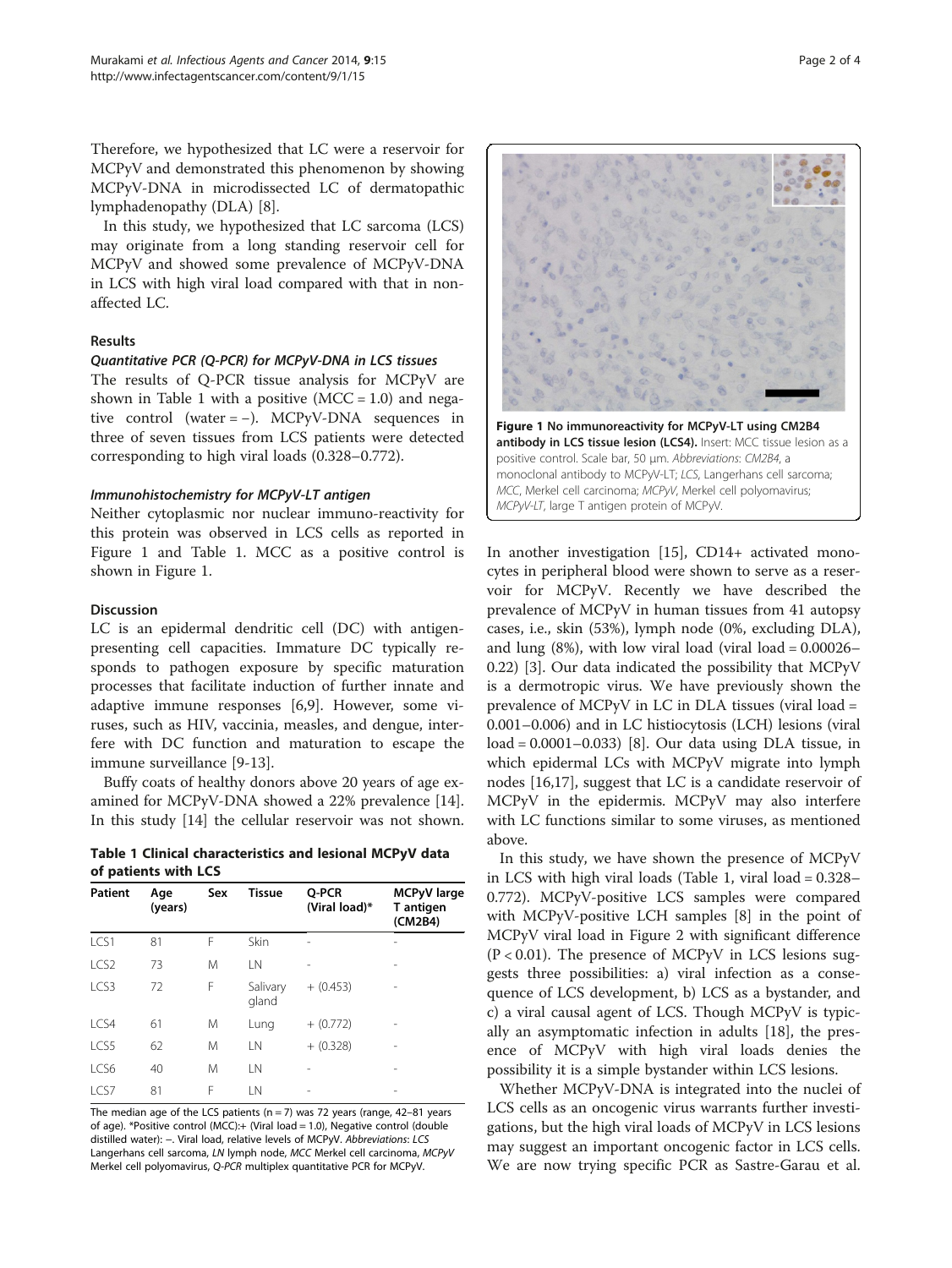<span id="page-2-0"></span>

did [[19\]](#page-3-0). Immunohistochemical negativity for MCPyV-LT (CM2B4) may indicate a different tumorigenetic mechanism that is involved in MCPyV-LT positive MCC [[1,20\]](#page-3-0) or under the limit of detection for MCPyV-LT.

## Conclusion

To the best of our knowledge, this is the first report indicating a relationship between MCPyV infection and LCS. Thus, we suggest that MCPyV may play some role as an oncogenic factor in particular subtypes of LCS. Based on the foregoing, we propose an LCS tumorigenesis model that MCPyV may be a cause of LCS. The recent discovery of MCPyV opened new therapeutic avenues for MCC [\[21](#page-3-0)]. Although MCPyV-LT expression was not detected, the origin of some forms of LCS may be MCPyV-infected LC. When confirmed, these findings will open novel possibilities for therapeutic interventions against LCS.

## **Methods**

## Patients and tissue samples of LCS

This study was approved by the Institutional Review Board of Faculty of Medicine, Tottori University, Yonago, Japan.

A total of seven tissues from patients with LCS were analyzed. All tissues of LCS were obtained as formalinfixed paraffin-embedded (FFPE) samples.

## Confirmation of accurate diagnosis of LCS

Diagnostic accuracy of all collected samples, histological sections and immunohistochemistry for CD1a, S100 protein (S100), and CD207 (langerin) of all specimens was confirmed by two pathologists on the basis of the diagnostic criteria [\[22\]](#page-3-0).

## DNA extraction from LCS tissues

DNA was extracted from each FFPE sample using the QIAamp DNA FFPE Tissue Kit and Mini Kit (QIAGEN GmbH, Hilden, Germany).

## Multiplex quantitative PCR (Q-PCR) for MCPyV detection

Q-PCR was performed in a 10-μl reaction mix containing TaqMan® Copy number reference assay RNase P (Applied Biosystems, Foster City, CA, USA) as internal control [\[8\]](#page-3-0). A primer pair targeting the position 859– 934 (MCPyV-LT) on MCC350 (GenBank EU375803) was [[20\]](#page-3-0) used. To determine the MCPyV-DNA ratio relative to MCPyV-DNA of the reference MCC (MCC =  $1.0$ ) for each case, Q-PCR was performed using an ABI PRISM 7900HT Sequence Detection System (Applied Biosystems) as previously described [[20\]](#page-3-0). The ratio of the virus was determined using the viral signal in a positive MCC sample as a reference (viral load = relative levels of MCPyV, MCC = 1.0 copy/cell). Thresholds were plotted against each standard sample. All reactions of samples and controls were performed in triplicate, and the average was reported. The MCPyV-DNA ratio in each sample was determined on the basis of corresponding standard curves.

## Immunohistochemistry for detection of MCPyV-LT antigen

For detection of MCPyV-LT expression, immunohistochemistry was performed using monoclonal antibody CM2B4 (mouse monoclonal IgG2b, 200 μg/ml, sc-136172, Santa Cruz Biotechnology, CA, USA) generated against a peptide fragment of MCPyV-LT as immunogen [\[23,24](#page-3-0)]. MCC samples were used as controls throughout.

## Statistical analysis

Comparisons of MCPyV viral load between MCPyVpositive LCH and MCPyV-positive LCS were performed using the Mann-Whitney  $U$  test. Differences between values were considered statistically significant at  $P < 0.05$ .